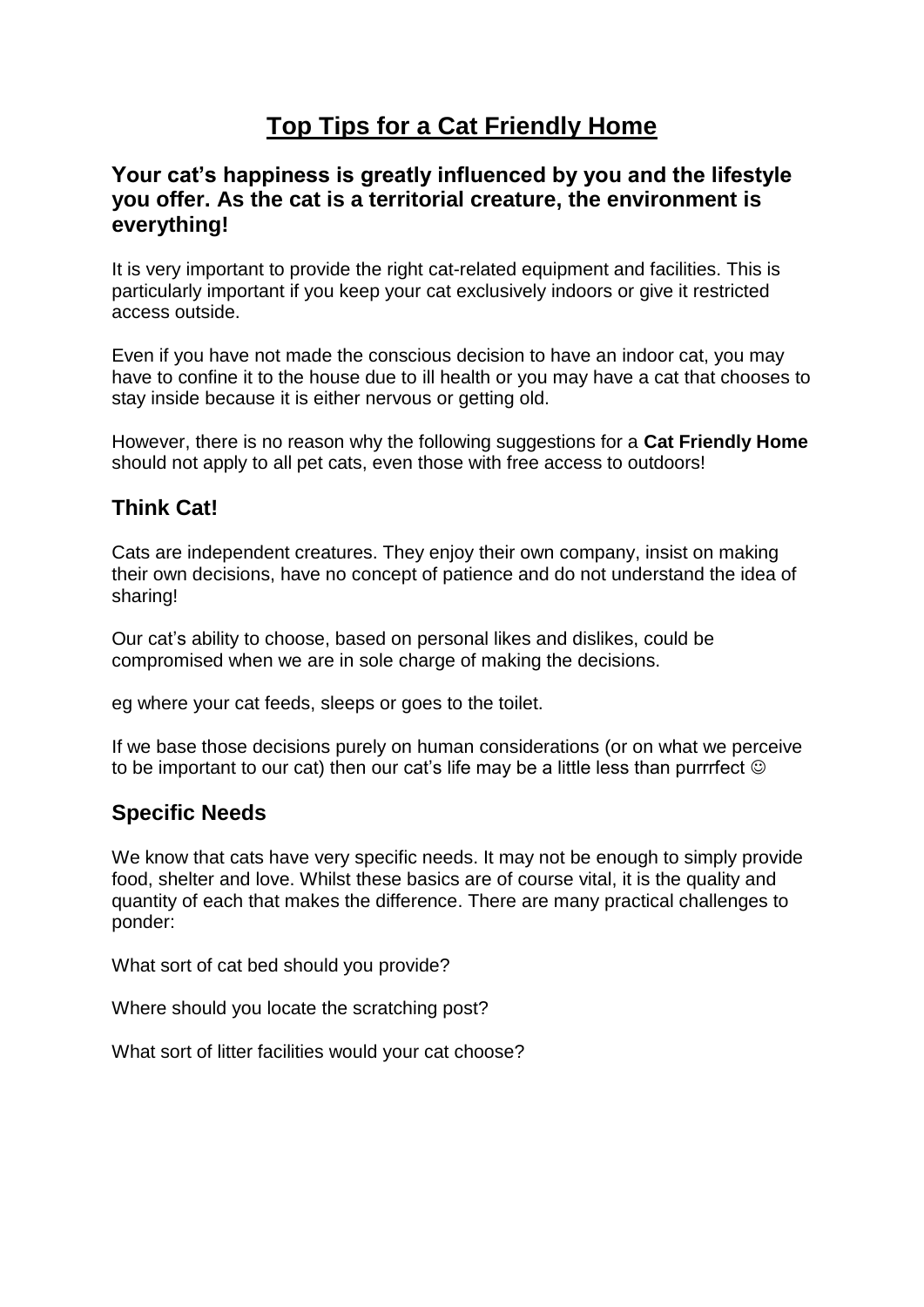## **The Environment**

A **Cat Friendly Home** takes into consideration the needs of the cat as a very different species to man. It provides an environment that is both **safe and stimulating.**

This may mean a few compromises, so that the environment suits you both.

If your home has a modern, minimal feel to it, you may have to adjust more than most, to provide everything your cat needs. Remember Contemporary, open plan living spaces couldn't be further removed from your cat's natural habitat.

Although the domestic cat is highly adaptable to most settings, it still requires hiding places. It is very hard for a cat to feel safe in an empty room! The slightly more cluttered home will offer more options of places to disappear from view.

There is no formula for the recommended number of cats per household but common sense should prevail. Keeping seven cats in a two-bedroom flat for example is asking for trouble!

Townhouses may represent a uniquely challenging environment for cats, with narrow staircases leading to each floor becoming areas where conflict could occur.

You may have heard of the phrase **"environmental enrichment"**. This essentially means providing a setting that stimulates and challenges you cat, enabling it to perform **natural feline behaviour**.

Living indoors deprives a cat of the ability to behave naturally and experience the challenge and frustration that occurs outside. Indoor cats will adapt to their environment but can fall victim to a number of physical or emotional problems associated with boredom and lack of activity. In the absence of hunting and exploring, cats may fill the void with activities that are readily available, such as sleeping, grooming and eating.

It is no coincidence that indoor cats can develop physical problems associated with a sedentary lifestyle

eg **urinary tract disease, over-grooming and eating disorders**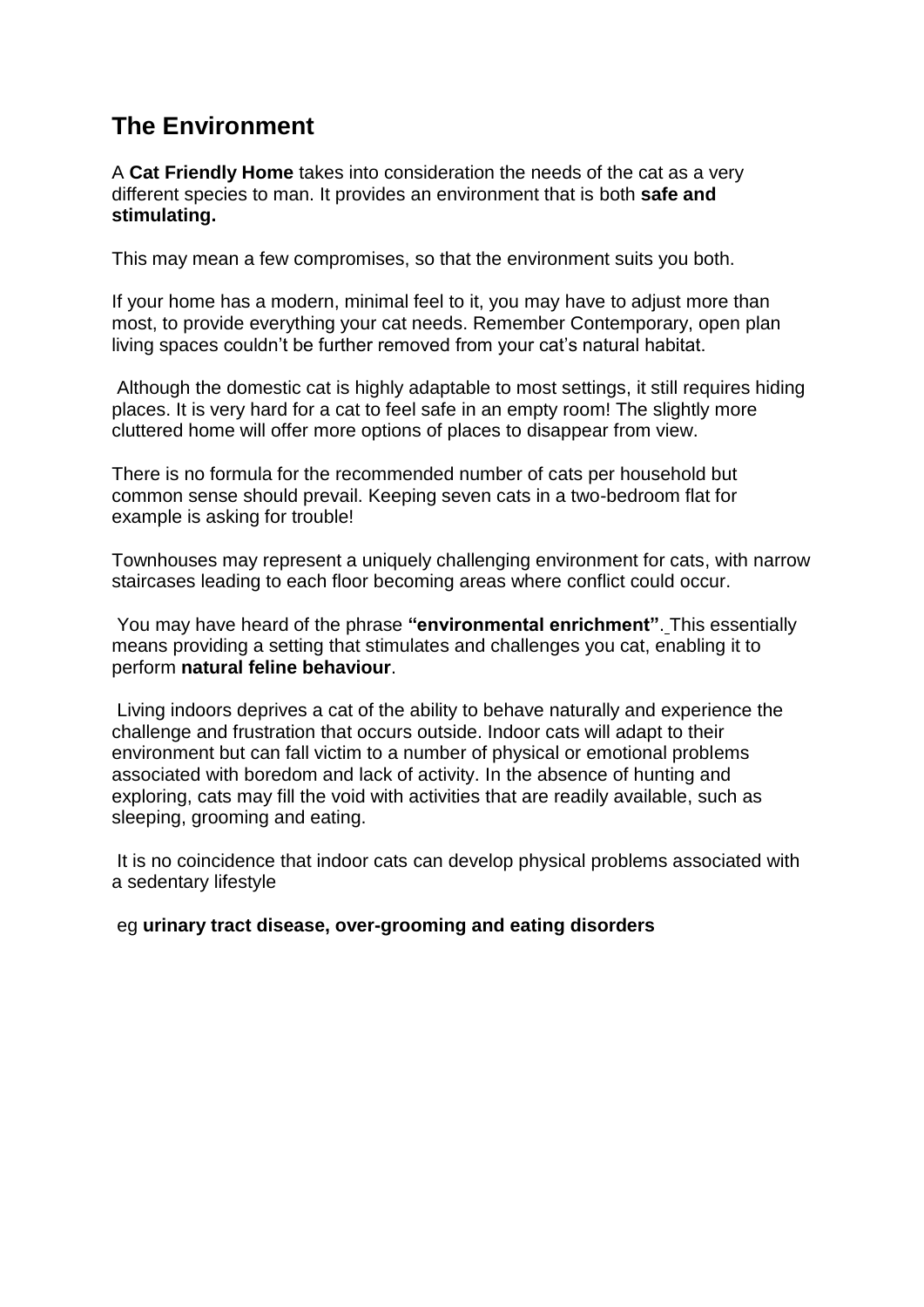### **The Cat Flap**

This is probably the greatest challenge to the cat's perception of security in the home. If cats have access to the outdoors, it may be via a cat flap. Cats often see the flap as a vulnerable point in the defence of their home where any invader could potentially gain access.

This can lead to a state of constant vigilance and unease. If your cat has restricted access outside or chooses to venture out only in your presence, it may be preferable to dispense with the "old style" cat flap altogether and use the door and/or ensure that all **Important Resources** are placed well away from it.

However the **Sureflap microchip cat flap** is a wonderful innovation for cats and prevents unwanted feline intruders.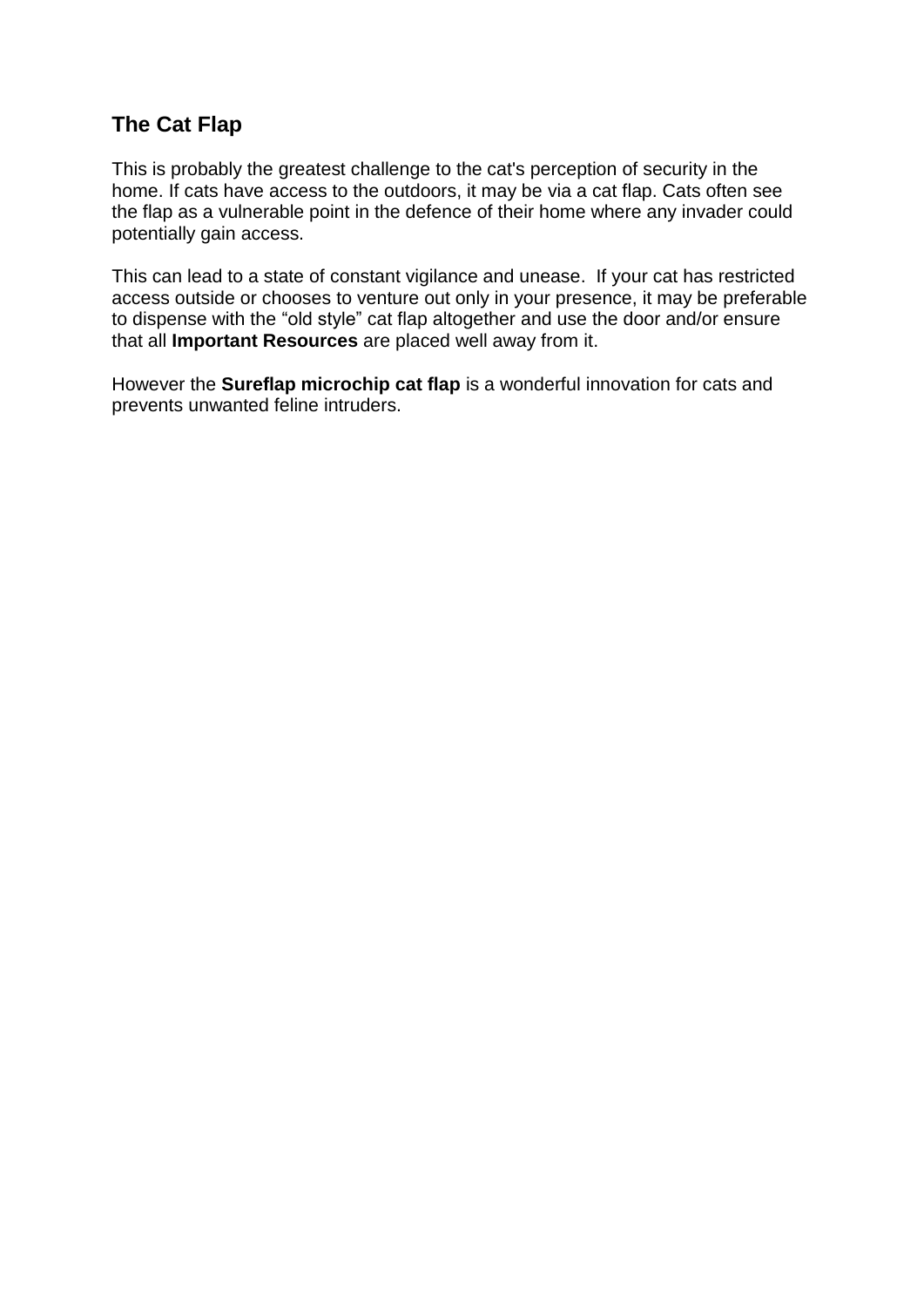## **The FIVE Essential Resources**

In order to provide a **Cat Friendly Home,** it is important to understand the provisions that your cat considers essential. These '**resources**' should be available in sufficient number and type to appeal to even the most discerning individual. '**Resources**' within the home represent all those things that provide nourishment, entertainment, stimulation and security for your cat.

### **1) Food**

Some of the essential provisions are often taken for granted but even food can be offered in a cat-friendly way.

Cats prefer to eat from ceramic or glass food bowls as plastic ones scratch easily and can give off a slight odour that cats do not like. The bowl size or shape is dependent on your own personal taste but many cats can be messy if eating from a flat plate and prefer to push food around a bowl that contains the food better.

The only exception to the plate rule is the Persian or any breed with a flat face that may prefer theirs as shallow as possible

Cats would naturally spend up to six hours a day foraging, stalking, catching and consuming prey. They would eat ten or more mice a day, probably involving about thirty attempts at capture. Therefore offering food twice a day in a bowl in the kitchen does not represent any kind of challenge and leaves the average pet cat with several hours that it would need to fill with other activities.

There are some great feeding toys which help cats to spend more time playing and exercising whilst feeding:

eg the **Catmosphere** and the **Aikiou.**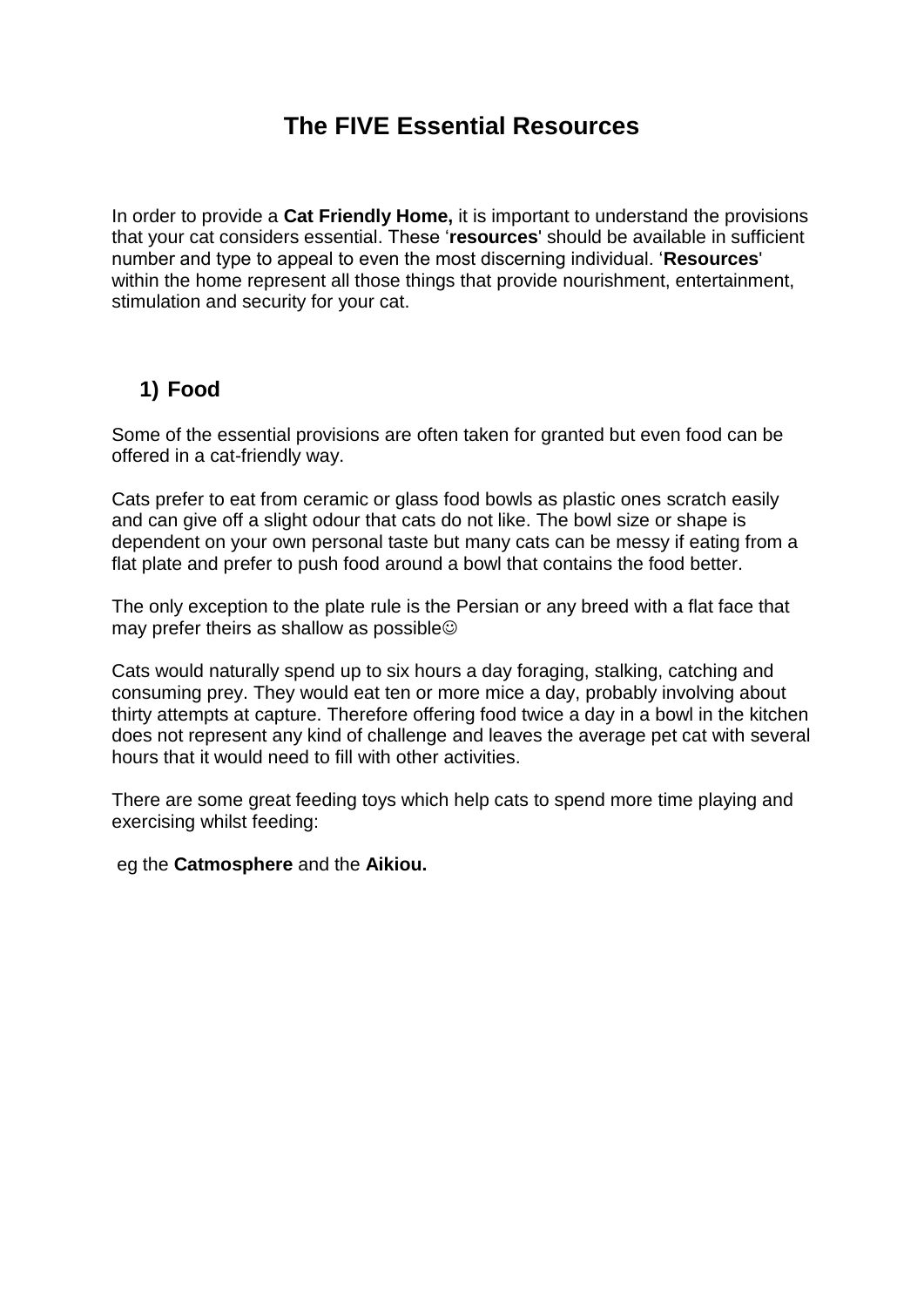#### 2) *Water*

We tend to provide water in the same location as the food bowl. Cats naturally hunt for food and search for water on separate occasions to satisfy either hunger or thirst. The presence of water near the food can actually deter some cats from drinking sufficient fluid, particularly if they are on a dry diet.

Finding water elsewhere can be extremely rewarding. Try to provide water in various locations away from food. The water bowl should ideally be glass, china or stainless steel (again not plastic) and large enough that your cat can drink without touching it's whiskers against the sides. Cats like the water to be fresh daily and full to the brim, so that they can lap without putting their heads down too low.

Some cats object to the chemical smell of tap water so filtered or boiled water may be preferred. Rain water or a dripping tap may also be enjoyed!

**The Drinkwell Water Fountain** provides excellent stimulation and even glass tumblers are popular with some cats.

### *3) Hiding places*

Cats are natural climbers and it is important for your cat to be able to rest and observe it's surroundings from high places. It is hard to beat a staircase in a home as this gives access to a 'high place' and perceived safety. If your property is single storey then your cat's instinctive need to jump up high when in danger could be fulfilled with shelving, cupboards or other possible platforms. Any high resting places provided should be located in such a position that the cat is able to get down again safely - it is always easier to climb up!

• Tall scratching posts are available as modular units and they are often floor to ceiling structures. Many provide platforms and enclosures for resting and represent a fun and challenging climb.

• Free standing cupboards and wardrobes have large areas where a cat can rest or hide in a high place. It may be necessary to place furniture nearby to give the cat a halfway platform for ease of access.

• Shelves can be constructed specifically for the cat's use. It is important to provide a non-slip surface as many wooden shelves are extremely slippery. Bookshelves can also provide sanctuary, if a small area is cleared for your cat's use. Keeping expensive, breakable ornaments on these shelves is obviously not advisable!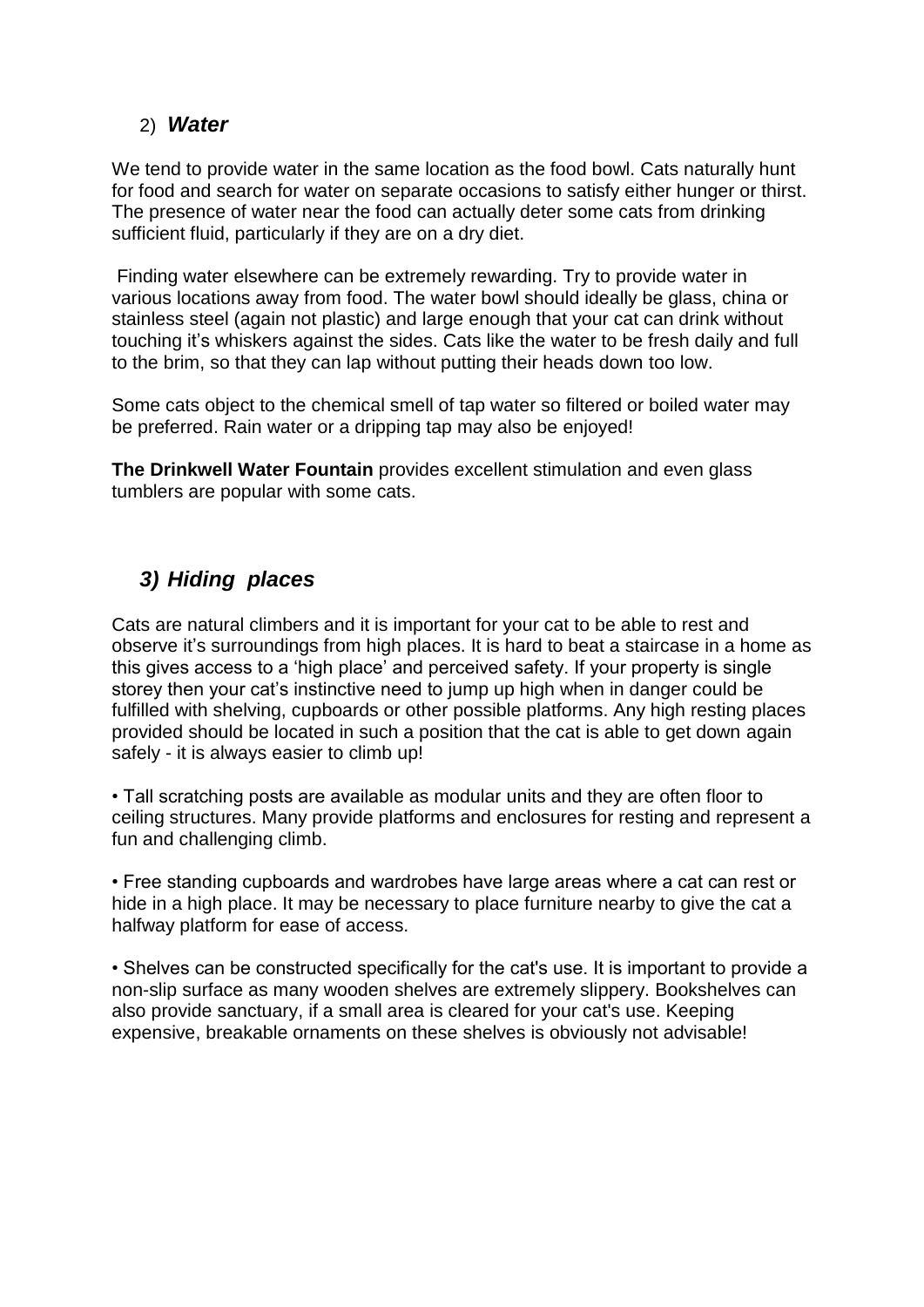#### 4) *Beds*

Cats spend a large part of their time asleep, so it makes sense to focus on what provisions you are making for your cat's rest and relaxation. Cats favour warm places to sleep and many prefer them to have a strong familiar scent of their owners, giving a sense of safety and security. Not all cats need the reassurance of their owner's smell when they are resting so they may have several sleeping locations that rotate according to the position of the sun. An assortment of beds should therefore be provided in warm, sunny, quiet or communal areas. These do not have to be special beds designed for the purpose as the average cat is perfectly content with it's owner's furniture. Make sure any cat bedding provided is washable but don't clean it too frequently, as cats gravitate towards surfaces with a familiar scent.

Radiator hammocks are great for those heat-seeking cats. These hook onto a radiator to enable the cat to gain the maximum benefit from the heat but do remember to keep the radiator on a fairly low setting!

If you want to purchase a cat bed then positioning it appropriately may be the key to it's appeal. Place it in a raised position (many cats feel a little vulnerable sleeping on the floor) near a source of heat or an area in sunlight. If your cat likes its own space then ensure beds are provided in quiet areas away from thoroughfares. Those with three high sides that surround the cat will keep draughts away and give a sense of camouflage to avoid attracting attention (even a cardboard box with some thick bedding would be appreciated).

Your bed is potentially the ultimate delight for your cat - with the warmth of a duvet and a strong smell of you! This provides a tremendous sense of security and enables your cat to sleep deeply in the knowledge that it is safe. If your bedroom does become an important resource however it can also be a place of conflict if you have a multi-cat household, as individuals compete for the best spot. Providing heated pads or raised cat beds in other bedrooms may go some way to finding a sensible compromise.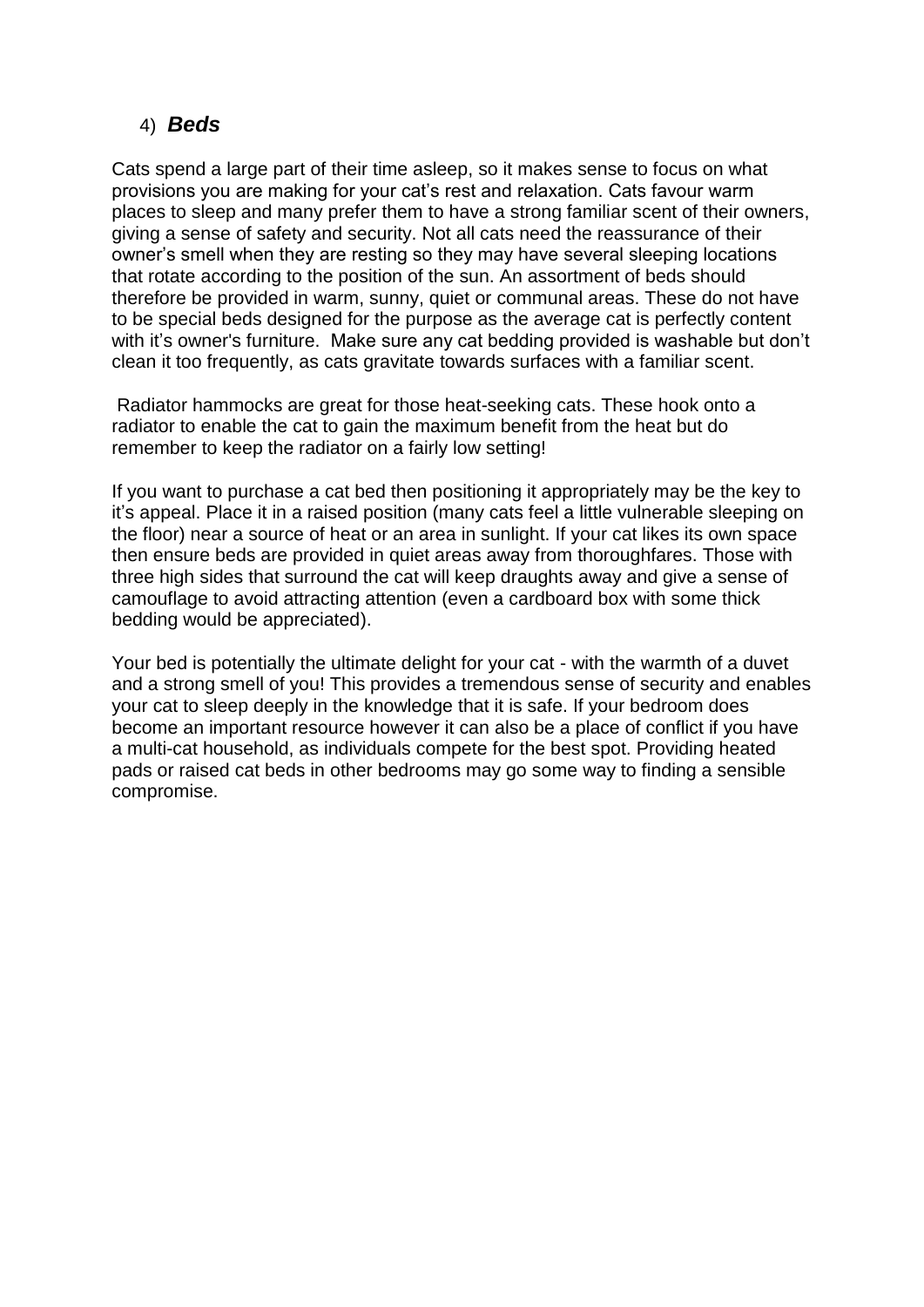### *5) Litter trays*

Litter trays are a necessary evil, absolutely essential if your cat is housebound or has limited access outdoors and highly recommended even if your cat is free to roam.

The position of the litter tray is very important. It should be located in a discreet corner, away from food and water, full-length windows and busy walk ways. Cats may see external doors and cat flaps as potentially dangerous places, so locating them as far away as possible from these stressful areas would be ideal.

If possible **one tray for every cat in your household, plus one extra**. This does not mean that each cat will automatically choose their own tray but it will give a general sense that there is plenty of choice. These trays can be covered or open or a selection of both.

A regular cleaning regime is essential, removing faeces and urine soiled litter at least once a day and cleaning the entire tray weekly. Try to avoid litter deodorants or strong smelling disinfectants though, as the tray needs to retain it's appeal as a toilet. Some cats find polythene tray liners unpleasant, as whilst scratching, they can get their claws caught in the liner. Any change of litter should be introduced very slowly over a 1-2 week period. If your cat is used to toileting outside try sprinkling soil into the tray initially.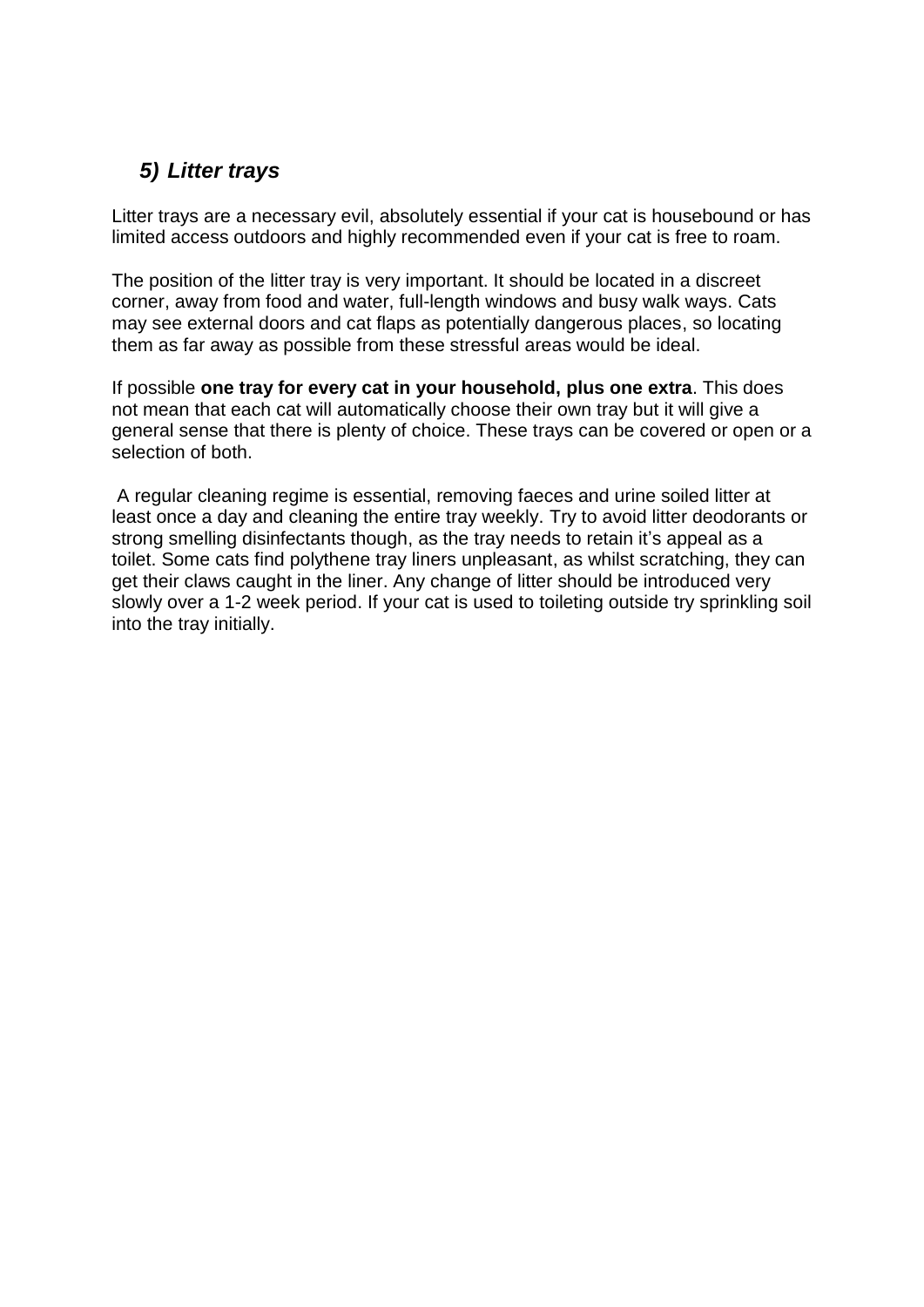# **Other Enrichment Suggestions**

### *Privacy*

Taking "**time out"** from social demands is an essential part of everyday life for a cat, so secret hideaways are an important facility. These can be created by making space available under the bed, inside cupboards or wardrobes or behind the sofa. Your cat should never be disturbed while using a private area unless you have reason to believe that it may not be well.

If you make your cat's private place a warm one too, like the bottom of the airing cupboard, you will be providing five-star cat accommodation!

#### *Scratching posts*

Cats need to scratch to maintain their claws and mark their territory. If provisions are not made for this then cats will scratch items of furniture. Scratching posts should be as tall as possible to allow your cat to scratch vertically at full stretch. Panels can be attached to walls at the appropriate height if space is at a premium. Some cats prefer to scratch horizontal surfaces, so a variety of scratching areas should be provided.

#### **Vegetation**

A source of grass is essential for the house cat to act as a natural way to clear hair from the gut that has been ingested during grooming. Some cats may vomit after eating grass but this is perfectly normal. Pots of grass and herbs can be grown specifically for this purpose.

**Care is required with some house plants or cut flowers eg lilies which are extremely toxic to cats.**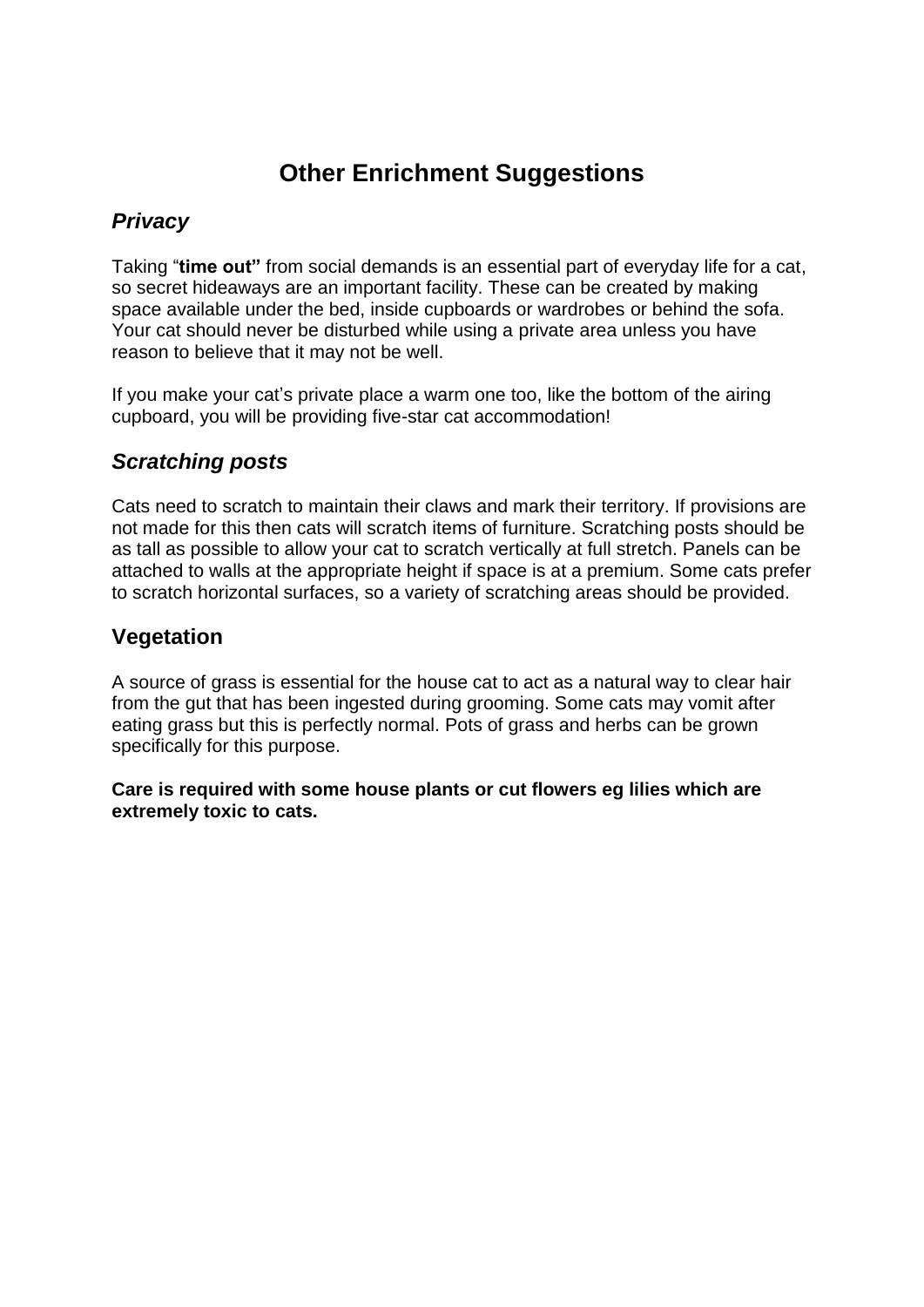## **Predatory Play**

Every cat is an individual but most prefer toys and games that are as close to the natural hunting experience as possible. Interactive toys that move randomly are great: eg fishing toys, Kongs and the Undercover Mouse. Those that are motionless and left lying around will soon become predictable and boring.

Toys made from fur material or feathers that are of a similar size to prey animals are popular, as are those impregnated with catnip - a herb that cats can find particularly attractive.

All should be stored away and brought out from time to time to maintain their novelty. Many cats enjoy retrieval games and this can represent an opportunity for social contact as well as play.

#### **Social Contact**

Some cats enjoy the company of their own species, under the right circumstances and some sources of advice encourage owners to acquire more than one cat when keeping them indoors. However problems can arise when the individuals reach social maturity (usually between the ages of 18 months and 4 years) and find themselves competing for limited resources within a territory that is relatively small.

These problems can potentially be minimised by providing plentiful **resources** (food, water, beds, litter trays) in the home and keeping the appropriate number of cats for the size of property. A commonly quoted formula for this is '**one per cat in the household plus one extra, placed in different locations'**.

Social contact with humans is important but the level will vary according to the personality of the cat. It is best to allow your cat to dictate the level of interaction and to initiate most of the contact. Owners that are constantly approaching their cats for petting can cause irritation or occasionally, distress.

Predatory play, grooming and verbal communication represent important social contact between owner and cat and are often better received than 'kissing and cuddling'.

Some cats enjoy interaction with dogs too, so company can come in different forms!

## **Scent Stimulation**

About two-thirds of cats respond to the smell of catnip (dried catmint *Nepeta cataria*) which can produce a temporary euphoric state in cats. Used sparingly, it is a fun distraction. Catnip toys can easily be made at home and used to good advantage for short sessions of play. Bags of dried catnip can be purchased which tend to be more potent than catnip sprays or treats.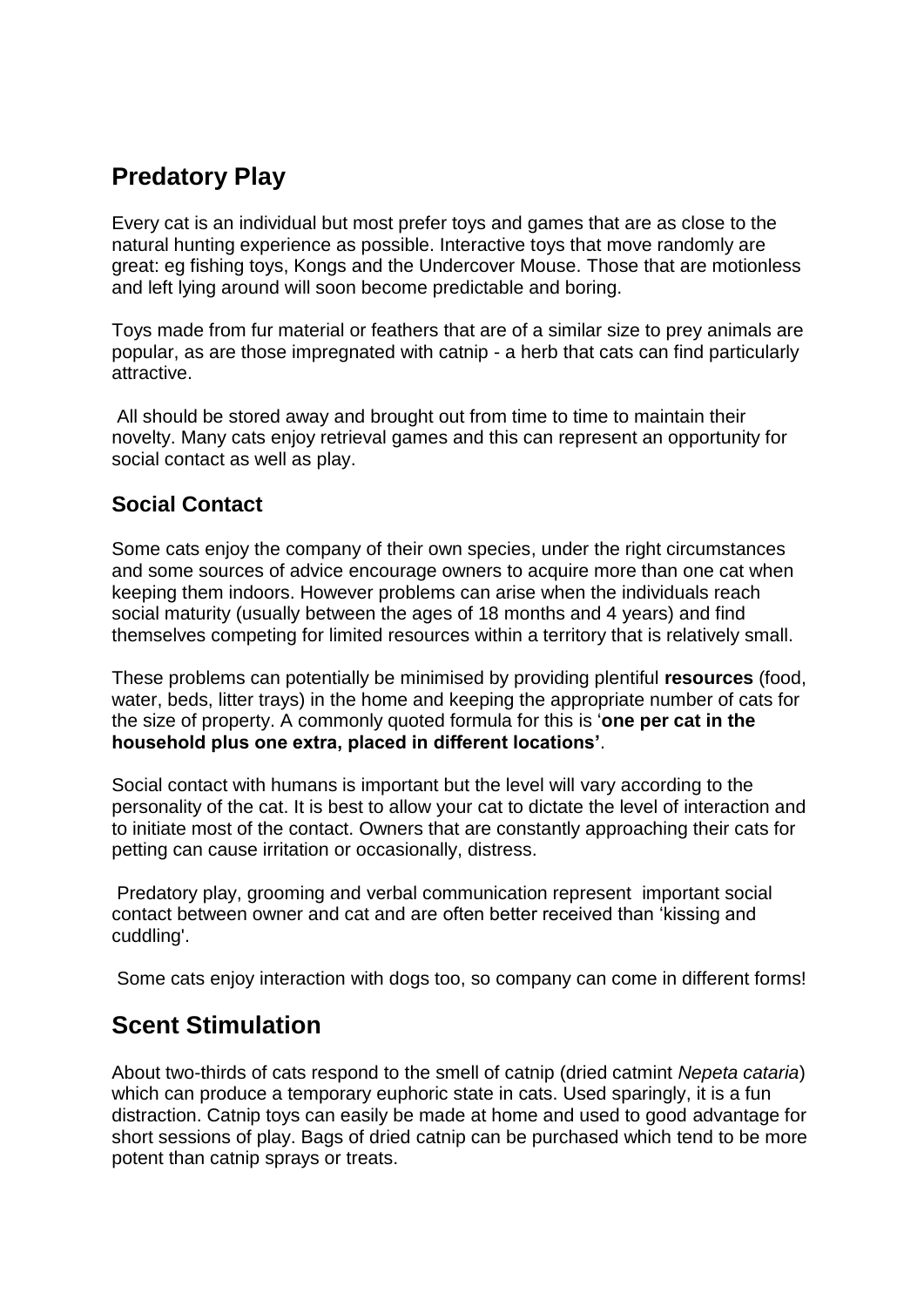## **Novel/Challenging Items**

It is good for house cats to be exposed to new things every now and then, otherwise a constant, unchanging environment can become predictable and some may find new experiences or situations stressful.

New items can be brought into the home on a regular basis to challenge your cat's sense of smell and desire to explore novel things. Wood, stone, plants, cardboard boxes or paper bags, can be placed in various locations and left for your cat to decide whether or not they are worth exploring. Stimulating your cat's senses is extremely important and this also includes novel sounds but beware playing loud music - a cat's hearing is extremely sensitive and this could be distressing.

### **Windows to the Outside World**

Windows are a significant viewing point for the great outdoors but cats usually prefer smaller windows in darker rooms, if given the choice. Large expanses of glass appear to be confusing to cats. They see the garden or the street outside and all the potential dangers but may fail to grasp that they are safely indoors.

It all comes down to camouflage. Glass does not give your cat any opportunity for concealment while it checks out the territory and the ultimate horror may occur when your cat comes face to face with next door's tomcat on the other side.

If you think this could be a problem for your cat, you may wish to consider attaching sheets of decorative static film to the lower portion of the glass that blur the view but still enable the room to remain light. To your cat this will appear a much more solid defence. A high perch somewhere near the window, from which your cat can view the outdoors from a position of comparative safety, may also be appreciated.

Strategically positioned potted house plants may provide enough camouflage for your cat to feel a little safer.

### **Fresh Air**

Don't underestimate the value of fresh air! Grills over your windows, either homemade or purchased specifically for the purpose, will allow fresh air to enter your home. This alone will carry challenging and interesting smells from outside and can be a focus of attention for a bored house cat.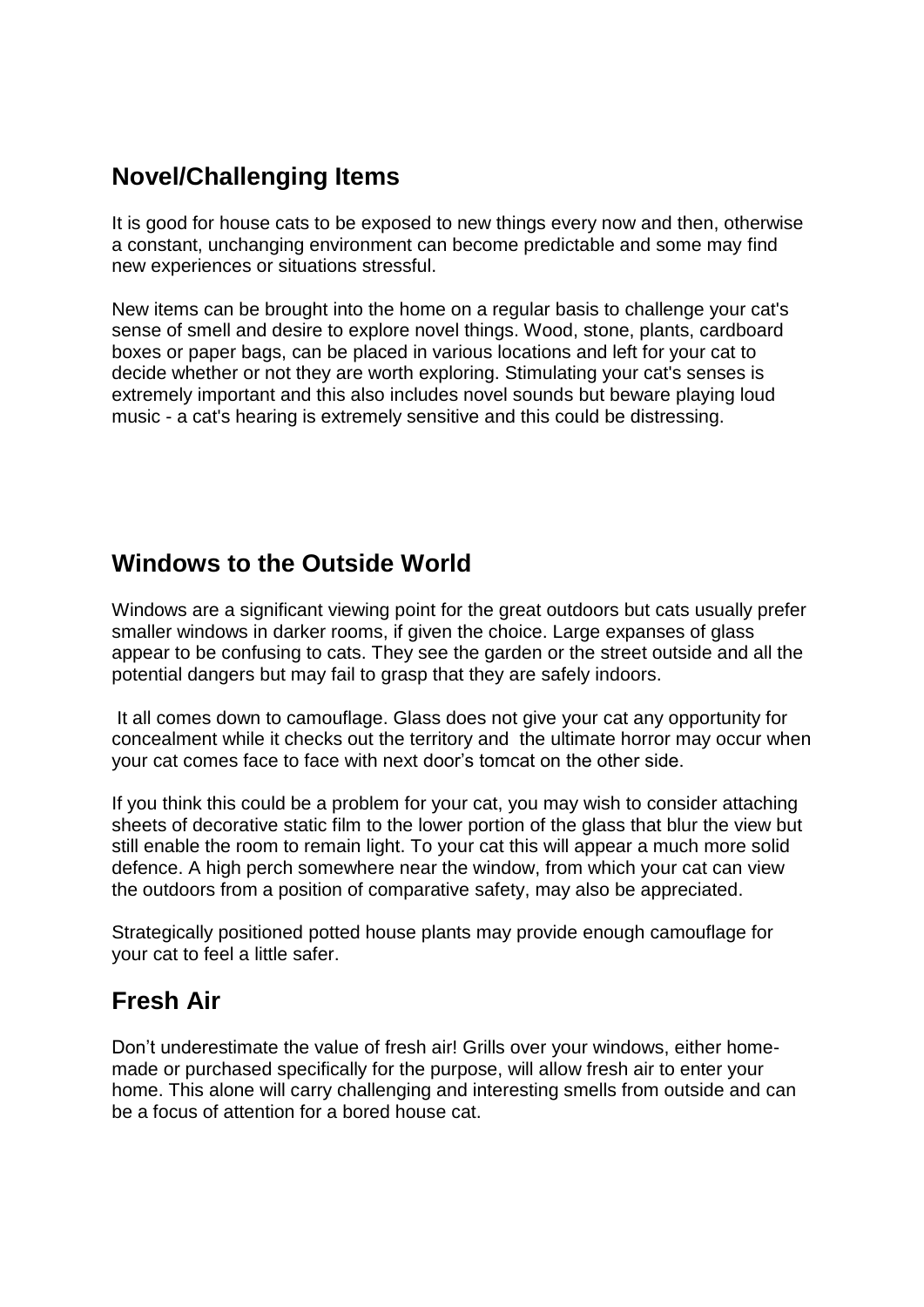## **Synthetic Pheromones**

Feline pheromones (part way between a smell and a taste) are a cat's first line of communication. Some of these important signals of familiarity and security are secreted naturally from glands in a cat's face.

**Feliway** is a synthetic version of this and promotes a feeling of relaxation and calmness. It is available in a spray and 'plug-in' diffuser form.

**Feliway** has been proven to have a valuable comforting effect on your cat at times of stress eg a house move, building work, decorating, new furniture or carpet, visitors, a vet appointment or if you consider introducing a new cat or puppy !

The presence of a **Feliway** diffuser may even relax your cat sufficiently to promote play and so can be a beneficial tool in dieting too.

### **'Cat TV'**

Some television programmes can be interesting to your cat but they may not necessarily enjoy all your favourites! A recent study found that cats' attention to television was at its greatest when small prey animals or other cats in friendly situations were shown.

While cats certainly watch the screen and often appear very interested in the squeaks and tweets of wildlife documentaries, it may cause frustration if they are unable to catch the prey that they have spotted. Dedicated cat DVDs have been produced that put together a sequence of all the sights and sounds that attract cats but more evidence is needed to confirm that they are genuinely enriching and they shouldn't be relied upon as a sole source of entertainment.

**The ways that an environment can be enriched for your cat are many and varied based on the principles described above.** 

**You are limited only by your imagination!**